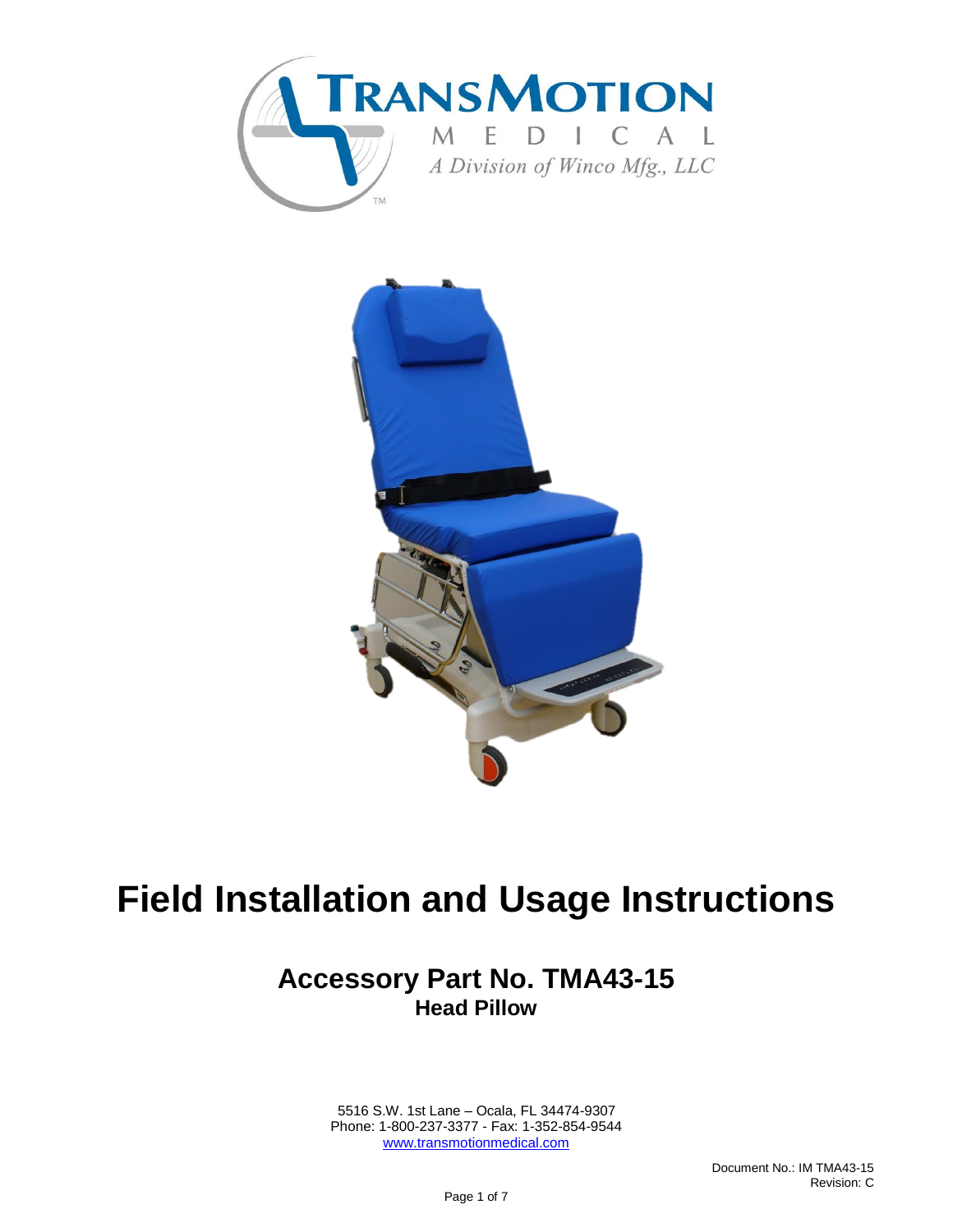# <span id="page-1-0"></span>**TABLE OF CONTENTS**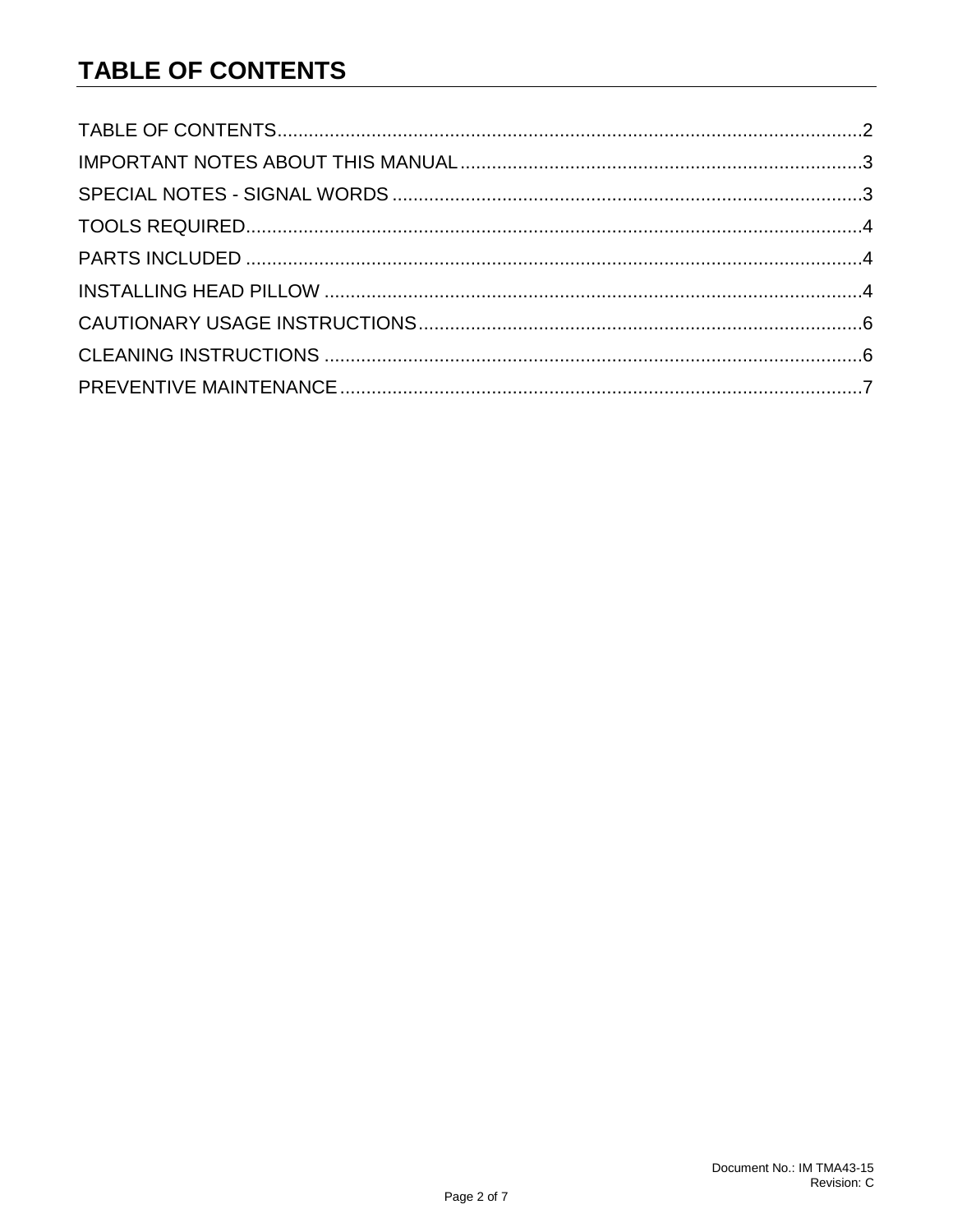# <span id="page-2-0"></span>**IMPORTANT NOTES ABOUT THIS MANUAL**

This Field Installation and Usage Instruction manual is intended to assist you with installation of your TransMotion Medical Product. Carefully read this manual before using the equipment or doing service / maintenance on it. If you are unable to understand the WARNINGS, CAUTIONS, and instructions, contact TransMotion Medical Customer Service before attempting to operate or service the equipment. Otherwise, personal injury or property damage may result.

To ensure safe operation of this device, it is essential that methods and procedures be established for educating and training staff on the safe and effective operation of the product.

TransMotion Medical reserves the right to change specifications without notice.

The information contained in this document is subject to change without notice.

Specifications listed are nominal, and operation may vary slightly from unit to unit due to tolerance variations.

Figures contained within this document may not depict exactly the model you have. This document may cover many closely related models.

# <span id="page-2-1"></span>**SPECIAL NOTES - SIGNAL WORDS**

Signal words are used in this manual and apply to hazards which could result in injury or property damage. The following is a definition of those signal words as used in this document:

#### **ADANGER**

Indicates an imminently hazardous situation which, if not avoided, will result in death or serious injury.

#### **AWARNING**

Indicates a potentially hazardous situation which, if not avoided, could result in death or serious injury.

#### **ACAUTION**

Indicates a potentially hazardous situation which, if not avoided, may result in minor or moderate injury. It may also be used to alert against unsafe practices or potential property damage hazards.



Provides important information, makes special instructions clearer, or provides service personnel information to make maintenance easier.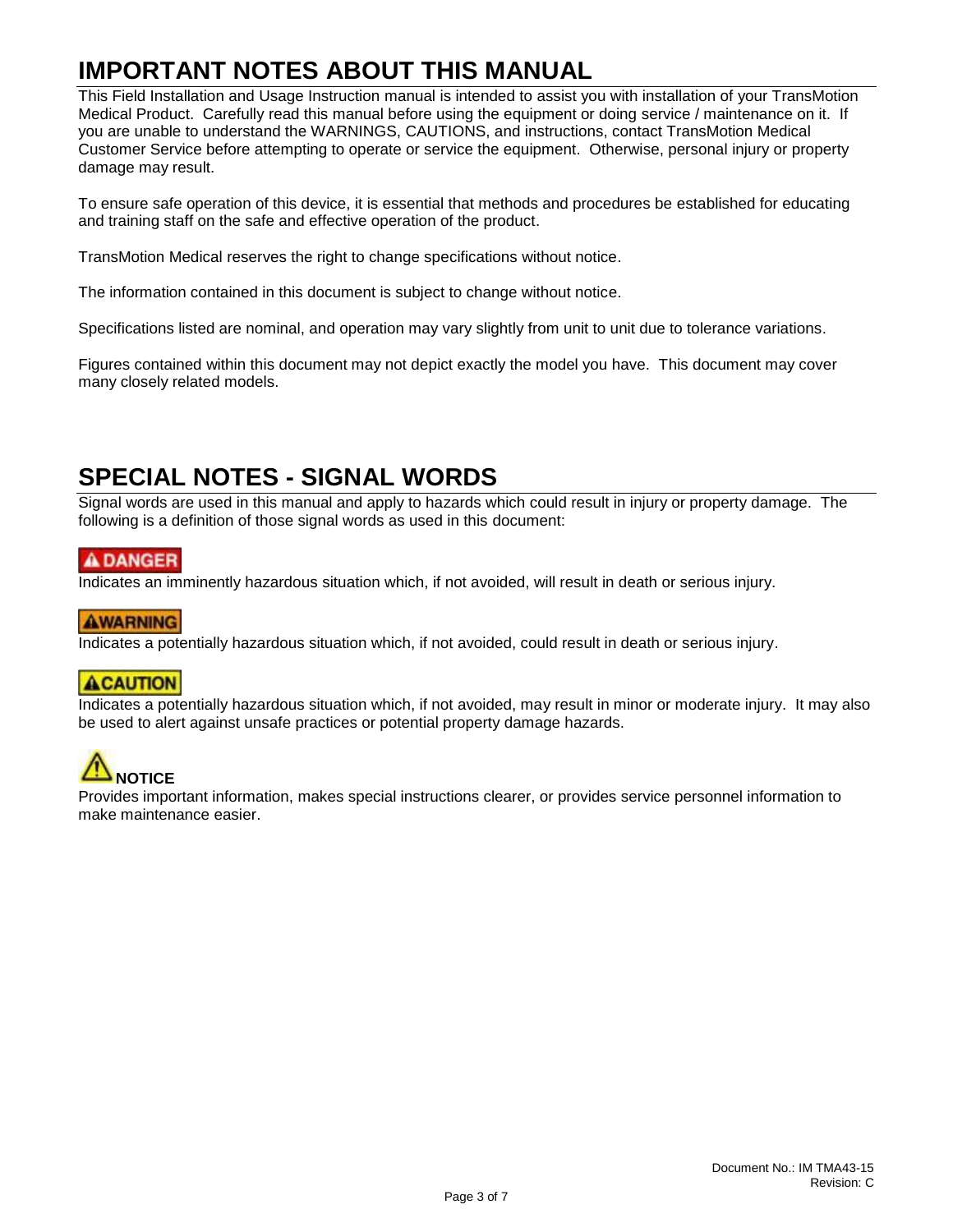# <span id="page-3-0"></span>**TOOLS REQUIRED**

Installation tools are not required for this accessory.

### <span id="page-3-1"></span>**PARTS INCLUDED**

Verify all parts listed have been received:

• TMA43-15 (Head Pillow)

If not, contact TMM Service Department toll-free at 1-800-237-3377.

# <span id="page-3-2"></span>**INSTALLING HEAD PILLOW**



1) Place head rest on chair, and drape the straps over the back of the chair.



2) Loop the straps under the bar and snap into place. (Do this for each strap.)

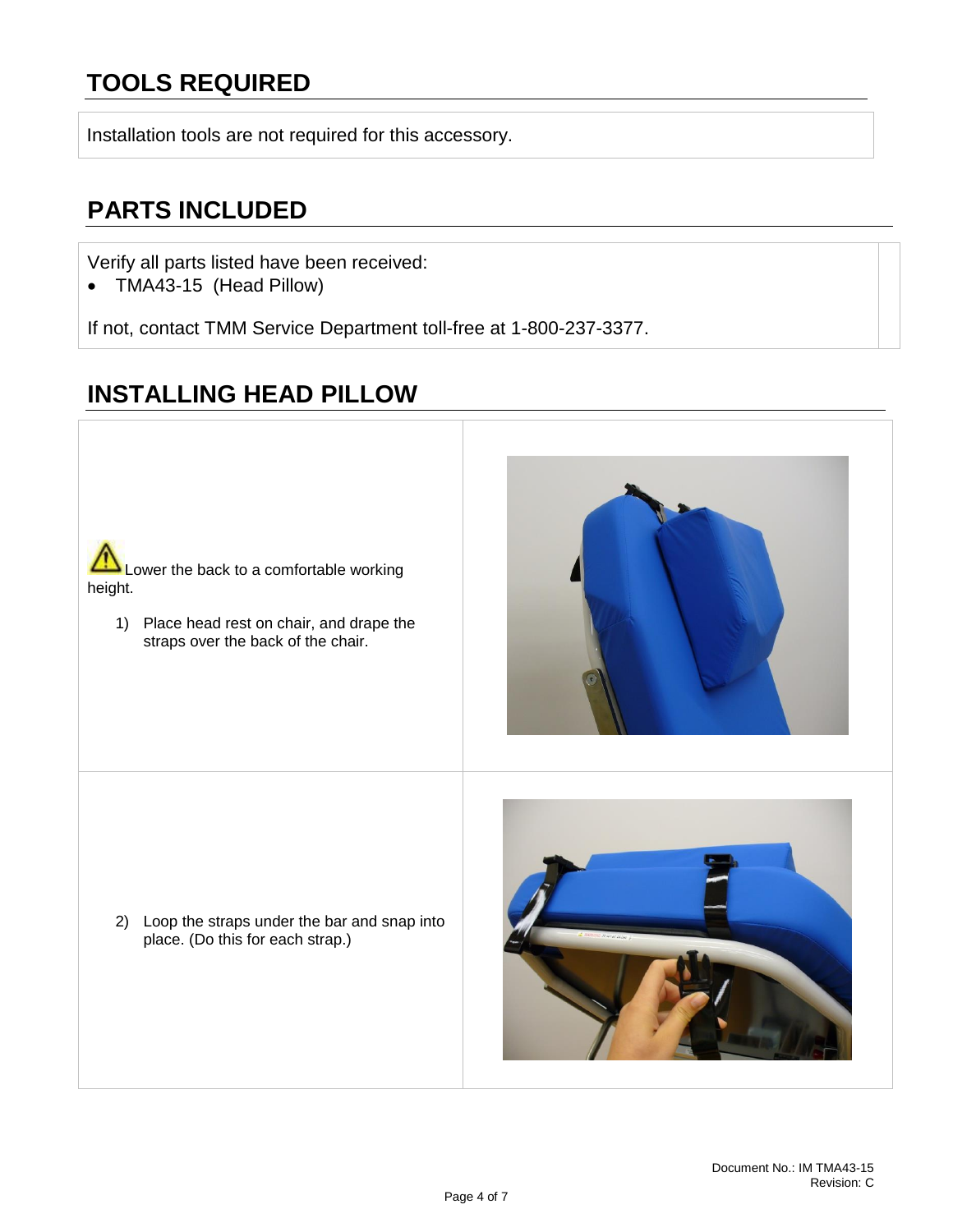

3) Adjust the straps by pulling on the loop.

- 4) Pull down on the strap to tighten.
- 5) Repeat for other strap.





6) Your head pillow is ready to use.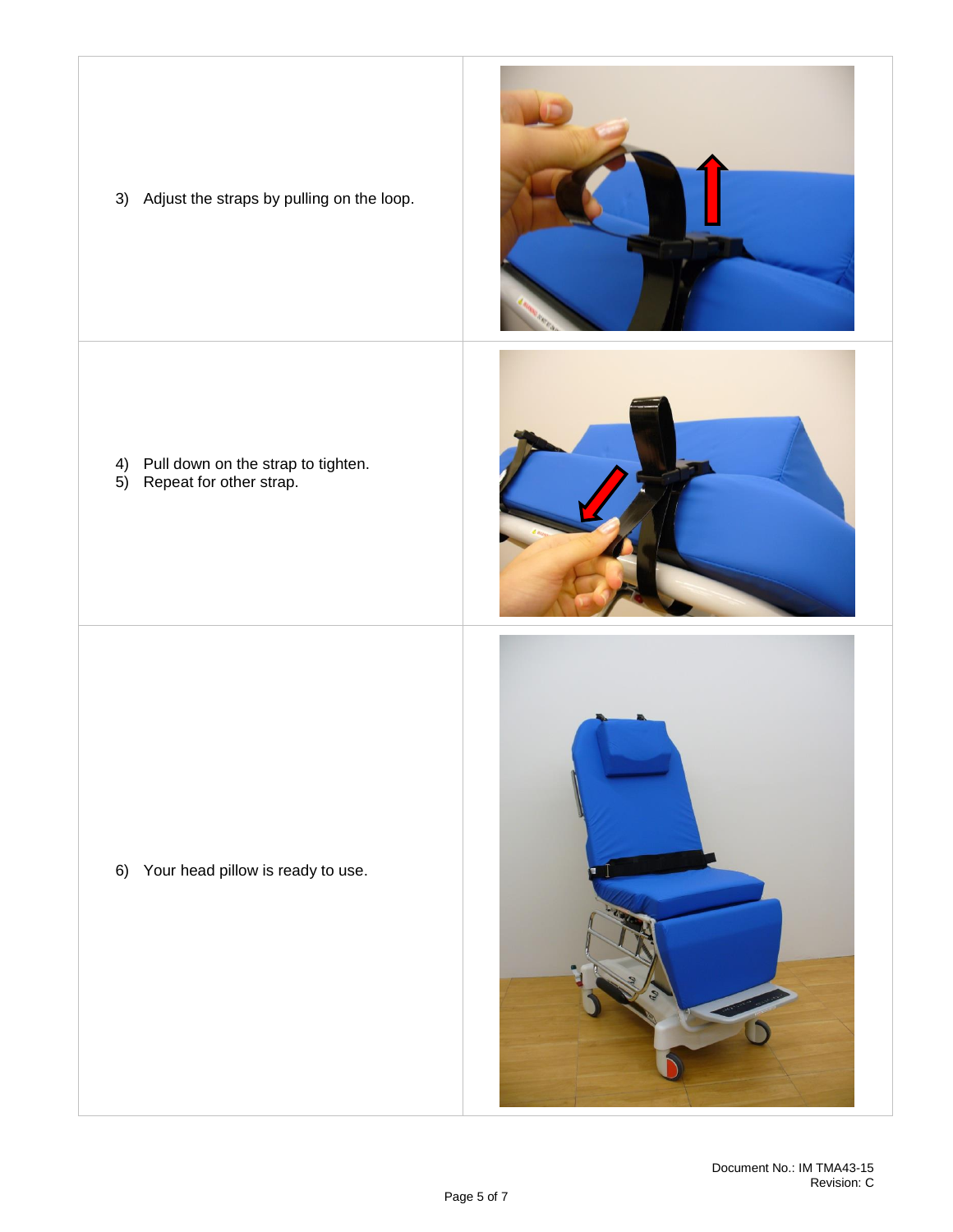# <span id="page-5-0"></span>**CAUTIONARY USAGE INSTRUCTIONS**

When using this accessory, please follow these cautionary usage instructions:

**ACAUTION** ENSURE STABILITY OF HEAD PILLOW BEFORE USING.

# <span id="page-5-1"></span>**CLEANING INSTRUCTIONS**

# **ACAUTION** STEAM AND/OR PRESSURE CLEANING CHAIR WILL VOID WARRANTY

| <b>COMPONENT</b>                                 | <b>FREQUENCY</b>                                       | <b>PROCEDURE</b>                                   | <b>CLEANING</b><br><b>AGENT</b>                              | <b>COMMENT</b>                                        |
|--------------------------------------------------|--------------------------------------------------------|----------------------------------------------------|--------------------------------------------------------------|-------------------------------------------------------|
| All Rails and Painted<br>Metal                   | As required/in<br>accordance with<br>facility policies | Wipe with damp<br>cloth and allow to<br>air dry    | Facility approved<br>detergents,<br>disinfectants &<br>water | Check for chipped<br>paint/chrome                     |
| <b>Base Cover</b>                                | As required/in<br>accordance with<br>facility policies | Wipe with damp<br>cloth and allow to<br>air dry    | Facility approved<br>detergents,<br>disinfectants &<br>water | Check for peeling or<br>missing labels                |
| Actuators and<br><b>Battery Pack</b>             | As required/in<br>accordance with<br>facility policies | Wipe with damp<br>cloth and allow to<br>air dry    | Facility approved<br>detergents,<br>disinfectants &<br>water | Clean exterior<br>surfaces only with<br>minimal water |
| Pendants                                         | As required/in<br>accordance with<br>facility policies | Wipe with damp<br>cloth and allow to<br>air dry    | Facility approved<br>detergents,<br>disinfectants &<br>water | Clean exterior<br>surfaces only with<br>minimal water |
| All Other Surfaces                               | As required/in<br>accordance with<br>facility policies | Wipe with damp<br>cloth and allow to<br>air dry    | Facility approved<br>detergents,<br>disinfectants &<br>water | Check for damage                                      |
| <b>TransMotion</b><br><b>Medical Accessories</b> | As required/in<br>accordance with<br>facility policies | Wipe with damp<br>cloth and allow to<br>air dry    | Facility approved<br>detergents,<br>disinfectants &<br>water | Check for damage                                      |
| 3rd Party<br>Accessories                         | As required/in<br>accordance with<br>facility policies | Consult manual provided by accessory manufacturer. |                                                              |                                                       |

\* Use of Facility approved detergents and disinfectants must comply with the instructions provided by the manufacturer(s) of those products.